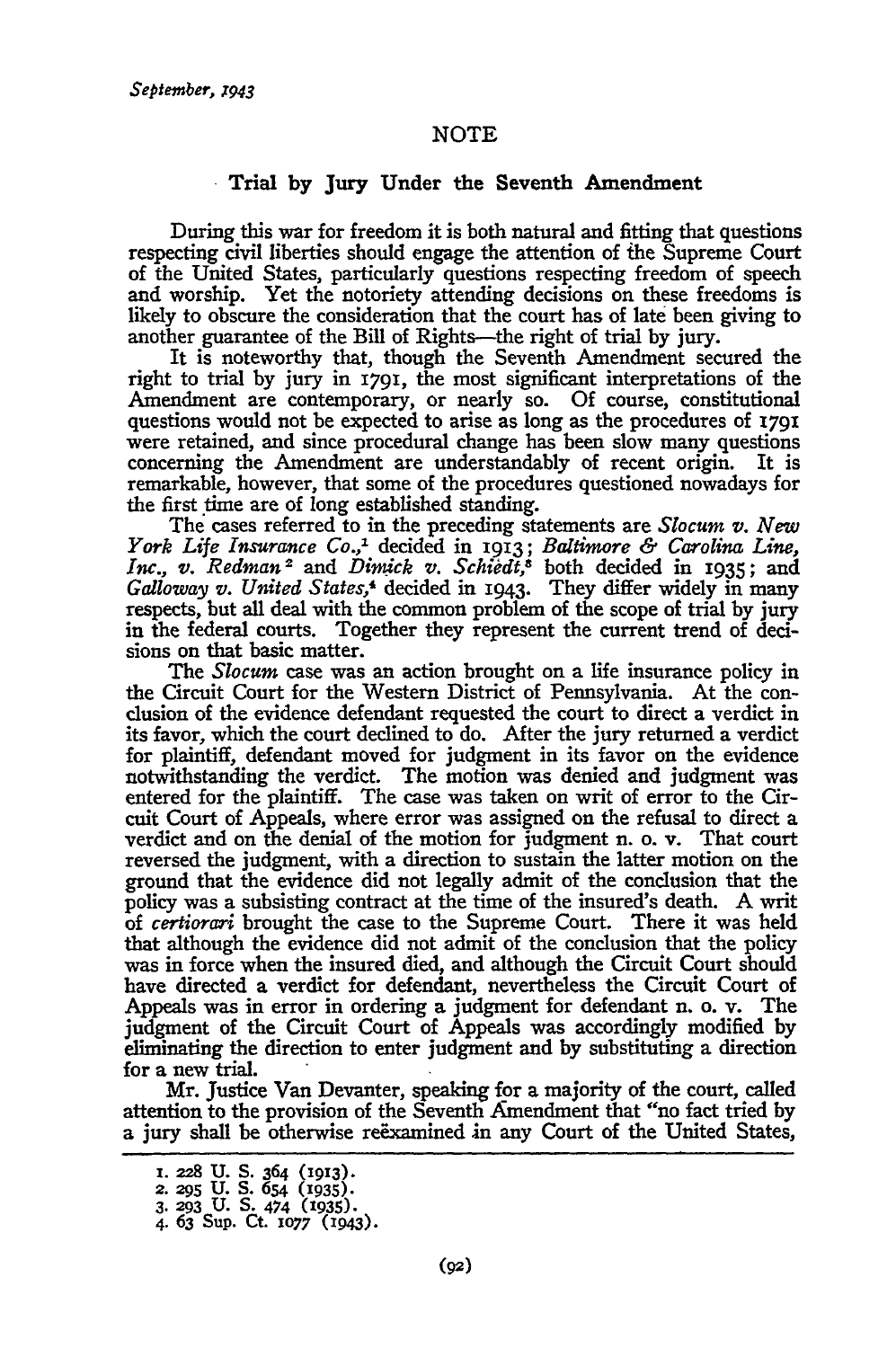than according to the rules of the common law",<sup>5</sup> and, as regards those rules he quoted as follows from a decision by Mr. Justice Story in 1830: "The only modes known to the common law to re-examine such facts, are the granting of a new trial by the court where the issue was tried, to which the record was properly returnable, or the award of a *venire facias de novo,* by an appellate court, for some error of law which intervened in the proceedings." **6** Hence he held that the verdict in plaintiff's favor, although erroneously allowed, "operated, under the Constitution, to prevent a re-examination of the issues save on a new trial."<sup>7</sup>

Furthermore, he offered an explanation of the common law practices of motion in arrest of judgment, motion for judgment n. o. v. and demurrer to the evidence to show that in these practices there was nothing inconsistent with Mr. Justice Story's statement. He pointed out that the first two motions did not involve a re-examination of facts determined by the jury, because they were granted solely on the basis of defects in the pleadings. As to the demurrer to the evidence, he said: "there was nothing in the nature or operation of the demurrer to evidence at common law which has any tendency to show that issues of fact tried by a jury could be reexamined otherwise than on a new trial." s

Mr. Justice Hughes spoke for the four Justices who dissented. After cautioning that the Seventh Amendment "deals with matters of substance and not with mere matters of form", he asserted that the decision of the majority resulted from "a failure to regard the full scope and import of common law procedure".<sup>9</sup> He cited *Chinoweth v. Lessee of Haskell*,<sup>10</sup> a former decision of the Supreme Court, to show "that the practice in the present case did not differ in its essential features from that permitted at common law".<sup>11</sup> In that case defendant demurred to plaintiff's evidence. The trial court reserved decision on the demurrer and the jury found a verdict for plaintiff subject to the court's opinion on the demurrer. The court then overruled the demurrer and entered judgment for plaintiff on the verdict. The Supreme Court, reviewing the evidence, found that the demurrer ought to have been sustained, and therefore reversed the judgment for plaintiff and remanded to the district court with directions to enter judgment in favor of defendant. "Here then", said Mr. Justice Hughes, "is a case, in this court, which contradicts the conclusion that there is no permissible practice under the Constitution **by** which, when a verdict has been taken for the plaintiff and it has been found **. . .**that there is no legal basis for it in the evidence, judgment can be directed for the defendant".12 He concluded that "all that has been done in the present case could, in substance, have been done at common law, albeit **by** a more cumbrous method." **1s**

Mr. Justice Hughes did not expressly point out that the trial judge in the *Slocum* case had not reserved his decision on the motion for directed verdict, and that in this respect what was done differed from the common law practice referred to. This difference he evidently waived aside as a trifle of no significance. He was convinced that a plaintiff whose verdict

*5.* At 376. 6. At 378. *7.* At 398. **0. At 392. 9.** At 408. **i0. 3** Pet. **92** (283O). **i.** At 416. **12.** At 416-417. *13.* At 428.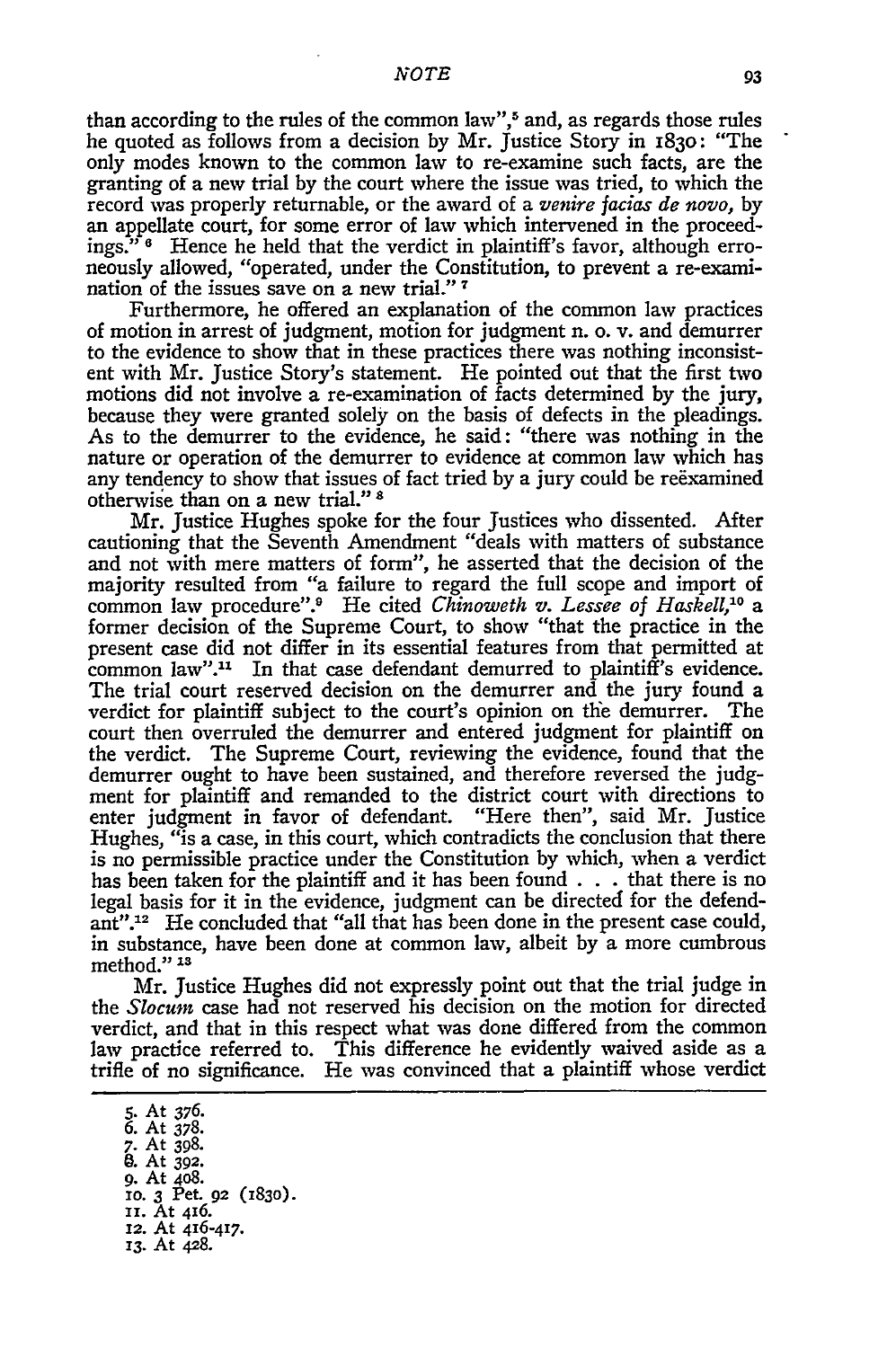is not sustainable by the evidence was not entitled to a new trial at common law and should be entitled to none today. No mere differences of procedural detail could alter that basic conviction.

The views of Mr. Justice Hughes were partially vindicated by the case *of Baltimore & Carolina Line, Inc. v. Redman, <sup>4</sup>*which was decided by a unanimous court in **1935.** This was an action for alleged negligent injury in a federal court in New York. At the conclusion of the evidence the defendant moved for a dismissal of the plaintiff's complaint on the ground that the evidence was insufficient to support a verdict for the plaintiff. The court, reserving decision on the motion, submitted the case to the jury subject to its opinion on the question reserved. The jury returned a verdict for the plaintiff, and the court then overruled the defendant's motion for dismissal and entered judgment for the plaintiff on the verdict. The Circuit Court of Appeals held the evidence insufficient to sustain the verdict, reversed the judgment and ordered a new trial, declining the defendant's request that the direction be for a dismissal of the complaint. The Supreme Court granted the defendant's petition for *certiorari,* and modified the judgment of the Circuit Court of Appeals by substituting a direction for a judgment of dismissal on the merits in place of the direction for a new trial. Mr. Justice Van Devanter, who wrote the majority opinion in the *Slocum* case, spoke for the court. "In [the *Slocum]* case", he said, "the defendant's request for a directed verdict was denied without any reservation of the question of the sufficiency of the evidence", whereas in the present case "the trial court expressly reserved its ruling".<sup>15</sup> "At common law", he continued, "there was a well established practice of reserving questions of law arising during trials by jury and of taking verdicts subject to the ultimate ruling on the questions reserved",<sup>16</sup> which "undoubtedly was well established when the Seventh Amendment was adopted and therefore must be regarded as part of the common law rules to which resort must be had in testing and measuring the right of trial by jury as preserved and protected by that Amendment".1? Then he referred as follows to the *Chinoweth* case 18 on which Mr. Justice Hughes had placed capital reliance in dissenting in the *Slocum* case, and which he himself had overlooked in the majority opinion in that case: "This Court has distinctly recognized that a federal court may take a verdict subject to the opinion of the court on a question of law, and in one case where a verdict for the plaintiff was thus taken has reversed the judgment given on the verdict and directed a judgment for the defendant." **19** Finally, he remarked of the *Slocum* case: "It is true that some parts of the opinion in that case give color to the interpretation put on it by the court of appeals. In this they go beyond the case then under consideration and are not controlling. Not only so, but they must be regarded as qualified by what is said in this opinion." **<sup>20</sup>**

Thus while some of the generalizations in the *Slocum* opinion are repudiated the ruling in that case is adhered to. This means that, under the *Slocum* case, the plaintiff who receives a verdict *after* defendant's motion for directed verdict is wrongfully denied still has the right to a new trial; but, under the *Redmun* case, if he receives the verdict *before* defendant's motion is ruled upon-the court having reserved decision thereon-the

**<sup>14.</sup>** *Supra* note **2.**

**<sup>15.</sup>** At 658.

i6. At 659.

<sup>17.</sup> At 66o. 18. *Supra* note io.

*ig.* At 66o-66i.

<sup>2</sup>o. At 661.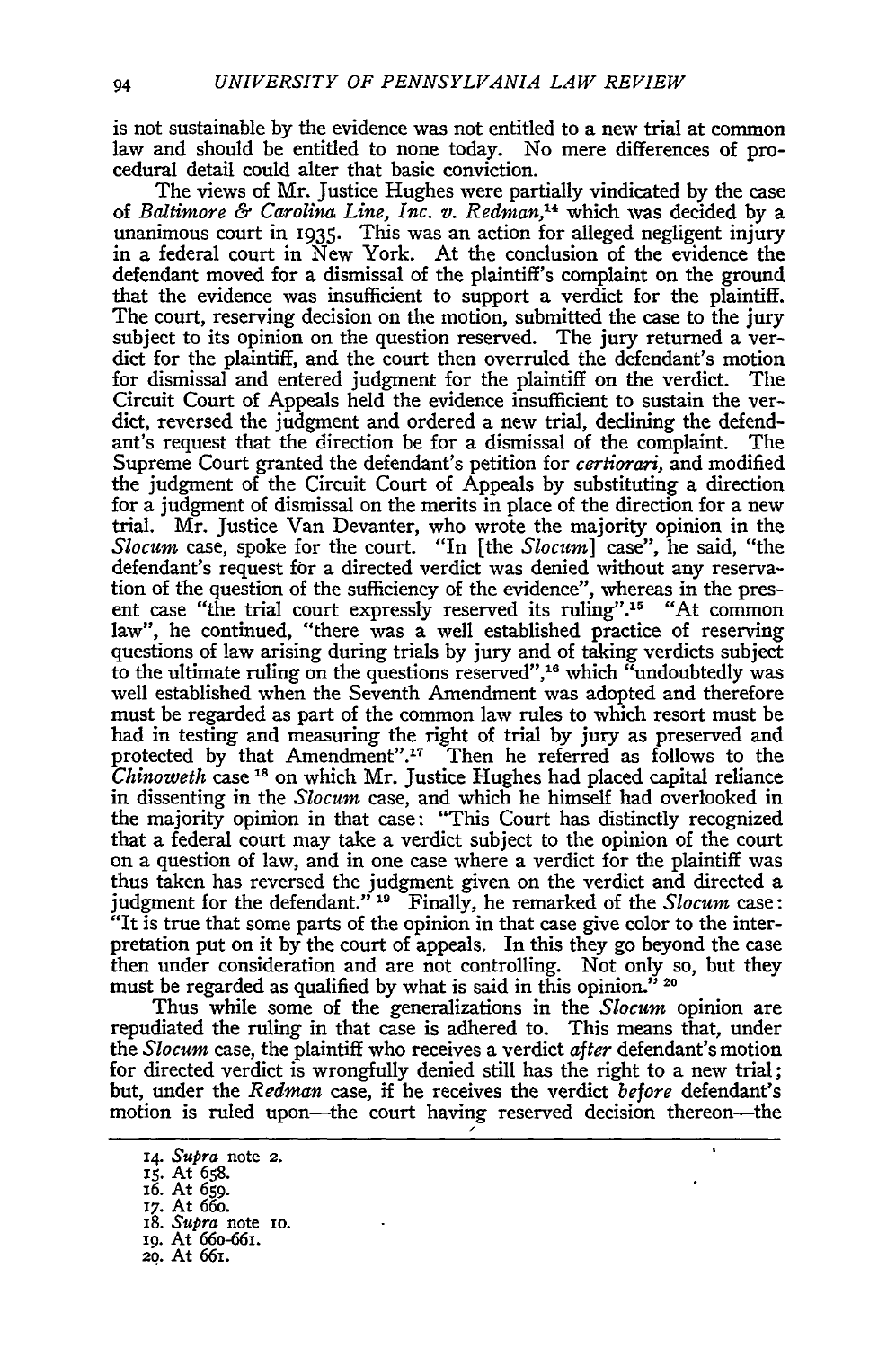right is denied and defendant is entitled to judgment.<sup>21</sup> The ancient practice of reserving ruling is thus made the basis for a distinction which creates in the one case a constitutional right to another trial that is denied in the other. However, the right created is obviously insubstantial if its existence depends upon the adventitious circumstance that the ruling on defendant's motion for a directed verdict is deferred. When the court seizes upon this fortuity as the basis for refusing the "right" it makes the initial recognition of the "right" indefensible. Acknowledgment of the errors in the opinion in the *Slocum* case called for the overruling of that case.<sup>22</sup>

Although the *Slocum* case was not overruled, its significance was restricted. A few years later when the Supreme Court promulgated the Federal Rules of Civil Procedure the case was completely nullified. Rule **50** (b) provided that "Whenever a motion for a directed verdict made at the close of all the evidence is denied . . . the court is deemed to have submitted the action to the jury subject to a later determination of the legal questions raised by the motion." Thus after more than a score of years the fundamental error of the *Slocum* case in misinterpreting common law practice was corrected by resort to the venerable common law device of a fiction.23

The case of *Dimick v. Schiedt* <sup>24</sup> was decided a few months earlier than the *Baltimore & Carolina Line* case and also dealt with the plaintiff's right to a new trial. This was an action for damages for personal injuries, instituted in the federal district court in Massachusetts. The jury returned a verdict for the plaintiff for \$5oo. The plaintiff moved for a new trial on the ground inter alia that the damages were inadequate. The trial court ordered a new trial on this ground, unless the defendant would file a stipulation consenting to increase the damages to \$I,5oo. Plaintiff's consent was neither required nor given, but defendant did consent. A denial of the motion for a new trial followed automatically, and judgment was entered for plaintiff for \$I,5OO. On plaintiff's appeal to the Circuit Court of Appeals a divided court reversed the judgment and remanded the case for further proceedings on the ground that plaintiff's rights under the Seventh Amendment had been violated. The Supreme Court granted *certiorari* and by a vote of **5** to 4 affirmed the ruling of the Circuit Court of Appeals.

**is** a public misfortune, because it destroys a simple means of enforcing, without the expense, delay, and uncertainty of a new trial, a right to which the decision shows<br>that a party was entitled at the trial. There is, however, a way in which the con-<br>sequences of the decision may be mitigated. The Pennsyl or on appeal could enter the proper judgment on the alternative finding. For example, in the case just decided, the judge might have directed the jury, if they gave a verdict for the plaintiff, to give also an alternative court should be of opinion that the evidence did not justify a verdict for the plaintiff. The alternative verdict would be as good as if it had been the only verdict and nobody could say that the Constitution was infringed by entering judgment upon it. This may seem a mere form, but, if the decision is right, it is a matter of substance." **THORNDIKE,** *op. cit. supra* note **22** at 737.

24. *Supra* note **3.**

*<sup>21.</sup> Cf.* Aetna Ins. Co. v. Kennedy, **301 U.** S. 389 *(937).*

<sup>22.</sup> For criticisms of the *Slocum* case see the following: **THORNDIKE ,** *Trial by* Jury in United States Courts (1913) 26 HARV. L. REV. 732; THAYER, Judicial Admin-<br>istration (1915) 63 U. of PA. L. REV. 585; (1913) 38 A. B. A. REP. 561; Scorr.<br>Trial by Jury and the Reform of Civil Procedure (1918) 31 HAR *Cf.* **SCHOFIELD,** *New Trials and the Seventh Antendinent--Slocum v. New York Life Insurance Co.* (1913) 8 **ILL.** L. REV. 287, 381, 465. **23.** *Cf.* the suggestion of Thorndike: "The decision of the majority of the court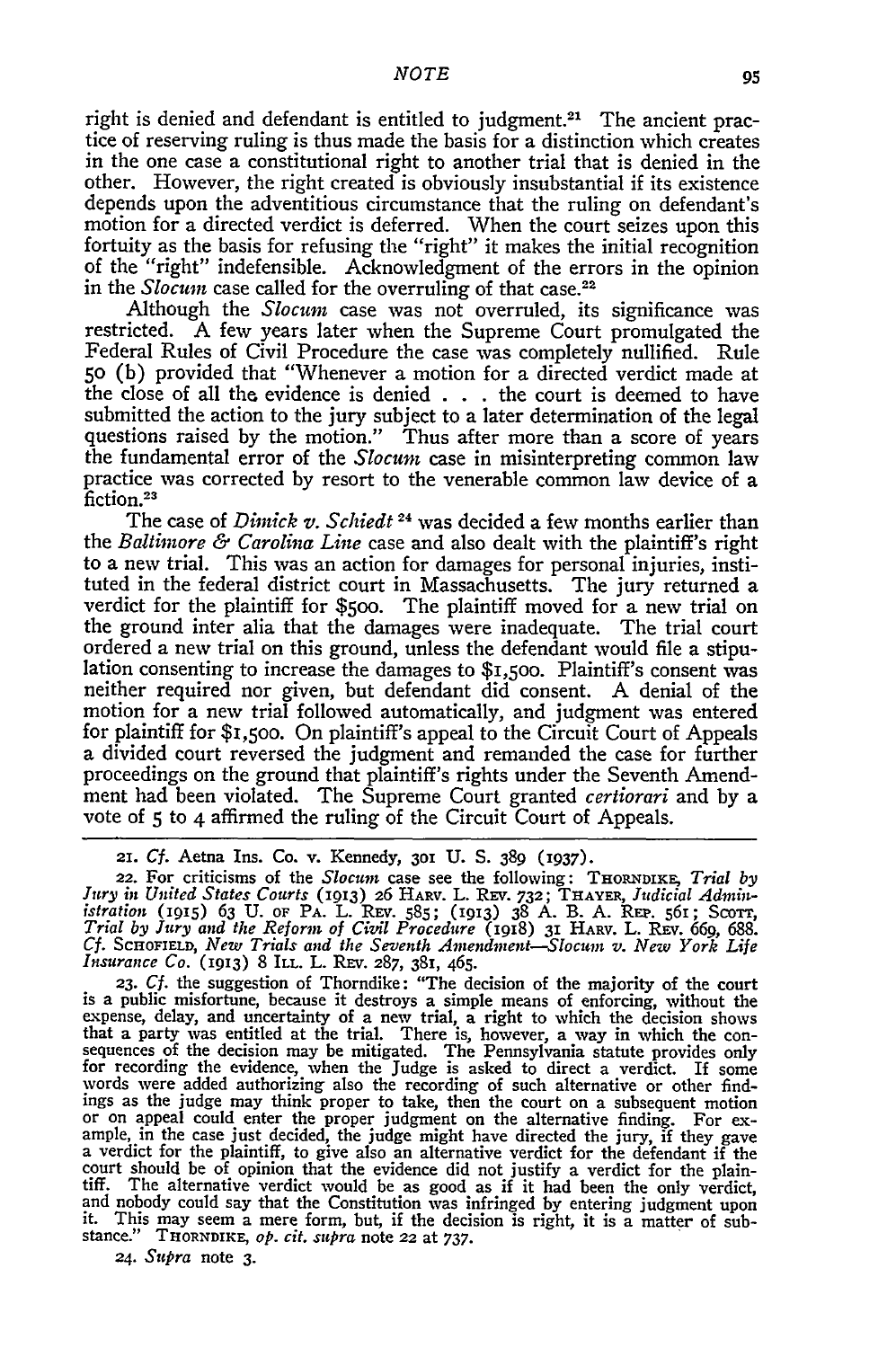Mr. Justice Sutherland, speaking for the majority, asserted that "the established practice and the rule of the common law, as it existed in England at the time of the adoption of the Constitution, forbade the court to *increase* the amount of damages awarded by a jury in actions such as that here under consideration".<sup>25</sup> He then dealt with the contention "that our federal courts from a very early day have upheld the authority of a trial court to deny a motion for new trial because damages were found to be excessive, if plaintiff would consent to remit the excessive amount, and that this holding requires us to recognize a similar rule in respect of increasing damages found to be grossly inadequate".<sup>26</sup> He contended that this practice of remittitur "has been condemned as opposed to the principles of the common law **by** every *reasoned* English decision, both before and after the adoption of the Federal Constitution" and added that "it, therefore, may be that if the question of remittitur were now before us for the first time, it would be decided otherwise". "But", he concluded, "the doctrine has been accepted as the law for more than a hundred years and uniformly applied in the federal courts during that time. And, as it finds some support in the practice of the English courts prior to the adoption of the Constitution, we may assume that in a case involving a remittitur, which this case does not, the doctrine would not be reconsidered or disturbed at this late day".<sup>27</sup> Furthermore, he emphasized the following difference between the practice of remittitur and additur:<sup>28</sup> "Where the verdict is excessive, the practice of substituting a remission of the excess for a new trial is not without plausible support in the view that what remains is included in the verdict along with the unlawful excess-in that sense that it has been found **by** the jury-and that the remittitur has the effect of merely lopping off an excrescence. But where the verdict is too small, an increase **by** the court is a bald addition of something which in no sense can be said to be included in the verdict".<sup>29</sup>

In dissenting, Mr. Justice Stone took issue with the majority's contention that the common law rule in **I79I** forbade additur. He observed that "in no recorded case does it appear that any English judge had considered the possibility of denying a new trial where the defendant had consented to increase the amount of **recovery." 80** This negative evidence, he thought, points not to the existence of a positive rule forbidding additur, but rather to the conclusion that there was no common law rule on the subject at all. Next, he drew a forceful comparison between the Seventh Amendment and the Judiciary Act of 1789. That Act, he pointed out, adopted the common law rules of evidence for criminal trials in federal courts, but, because one of the principles thus adopted was "the adaptability of the common law to every new situation to which it might be needful to apply it", the court had held that the rules to be applied "are not the particular rules which were in force in **I79I,** but are those rules adopted to present day conditions".31 Then he continued as follows: "The common law is not one system when it, or some part of it, is adopted **by** the Judiciary Act, and another if it is taken over **by** the Seventh Amendment. If this Court could thus, in conformity to common law, substitute a new rule for an old one

- **30.** At 495.
- **31.** At 496.

**<sup>25.</sup>** At **482.**

*<sup>26.</sup> Ibid.*

*<sup>27.</sup>* At 484-485.

**<sup>28.</sup>** This term seems to have been coined **by** Morton, J. dissenting in the Circuit Court of Appeals. Schiedt v. Dimick, *7o* F. (2d) **558, 563** (C. C. A. ist, 1934).

*<sup>29.</sup>* At. 486.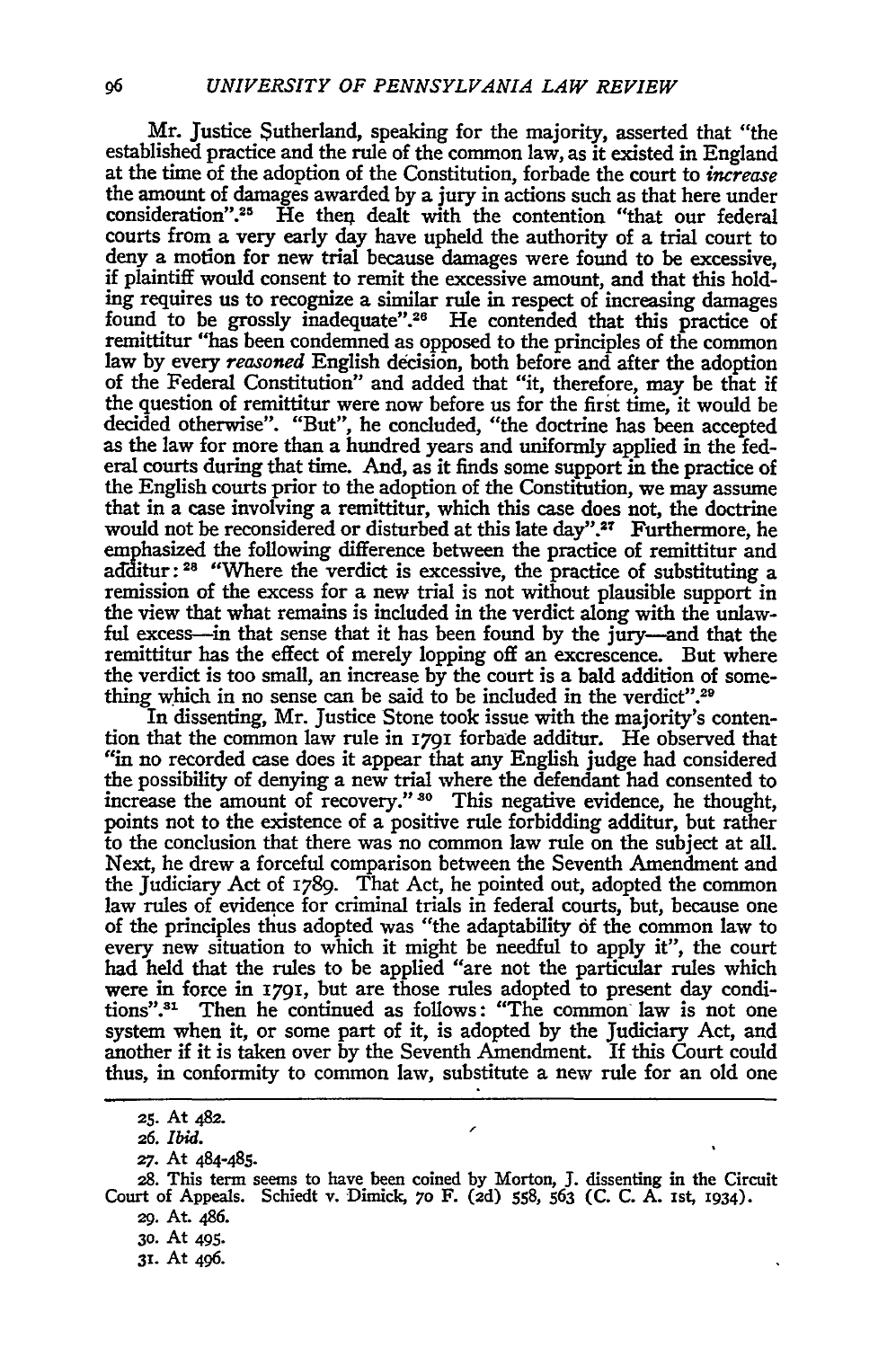because it was more consonant with modem conditions, it would seem that no violence would be done to the common law by extending the principle of the remittitur to the case where the verdict is inadequate, although the common law had made no rule on the subject in **1791." <sup>32</sup>**

Of course, he recognized that the Seventh Amendment imposes limits on such extensions of the common law. Previously he had pointed out that while the Amendment was not "intended to perpetuate in changeless form the *minutiae* of trial practice as it existed in the English courts in 1791" its purpose was "to preserve the essentials of the jury trial as it was known to the common law before the adoption of the Constitution".<sup>33</sup> Accordingly, he argued that recognition of additur would not alter the essentials of common law trial **by** jury. In this connection he noticed that at common law the motion for new trial was not made before the trial judge<br>but before the court *en banc*, and there was no appellate review of the ruling<br>granting or denying the motion. Hence he said of the instant case: denial of the motion out of hand, however inadequate the verdict, was not an encroachment upon the province of the jury as the common law defined it. It would seem not to be any the more so here because the exercise of the judge's discretion was affected **by** his knowledge of the fact that a proper recovery had been assured to the plaintiff **by** the consent of the defendant. Thus the plaintiff has suffered no infringement of a right **by** the denial of his motion. The defendant has suffered none because he has consented to the increased recovery, of which he does not complain." **84**

Fundamental similarities between the *Dimick* and *Slocum* cases are not far to seek. In each the plaintiff is basing the claim to a new trial on the contention that the common law gave him the right and that the Seventh Amendment makes the common law rule immutable. Each case therefore requires a painstaking examination of the details, often obscure, of what<br>Mr. Justice Stone calls "the legal scrap heap of a century and a half ago".<sup>85</sup> In each case to grant the plaintiff's contention will prevent the operation of procedural reforms designed to mitigate the burden of new trials on the courts. The plaintiff wins, not, however, without the vigorous protest of four dissenting justices that the majority misconstrue the common law to create rights unknown to that system and then impose the system thus erroneously altered as a barrier to much needed procedural reforms. The outstanding difference between the two cases is, of course, that a way was found around the restrictions of the *Slocum* case, whereas no escape from the *Dimick* case, short of overruling it, is yet apparent. In the *Slocum* and *Baltimore & Carolina Line* cases no question was

raised as to the propriety under the Seventh Amendment of defendant's motion for directed verdict. Indeed, one would scarcely expect such a question to be raised, for since  $1850$  the Supreme Court has been passing upon rulings on motion for directed verdict without suggesting any doubt as to the validity of the practice.86 Nevertheless in *Galloway v. United States*,<sup>37</sup> decided in 1943, that very question was raised and decided. Plaintiff, against whom the verdict had been directed below, predicated his argument on features of the common law demurrer to the evidence and motion

**37.** *Supra* note 4.

*<sup>32.</sup> Ibid.*

**<sup>33.</sup>** At 490. 34. At 492-493.

**<sup>35.</sup>** At 495.

**<sup>36.</sup>** See **HACKETT,** *Has a Trial Judge of a United States Court the Right to Direct a Verdict* (1914) **24 YALE** L. **J. 127;** and Galloway v. United States, 63 Sup. **Ct.** *,077,* io86 **fn. i9, 1093 (1943).**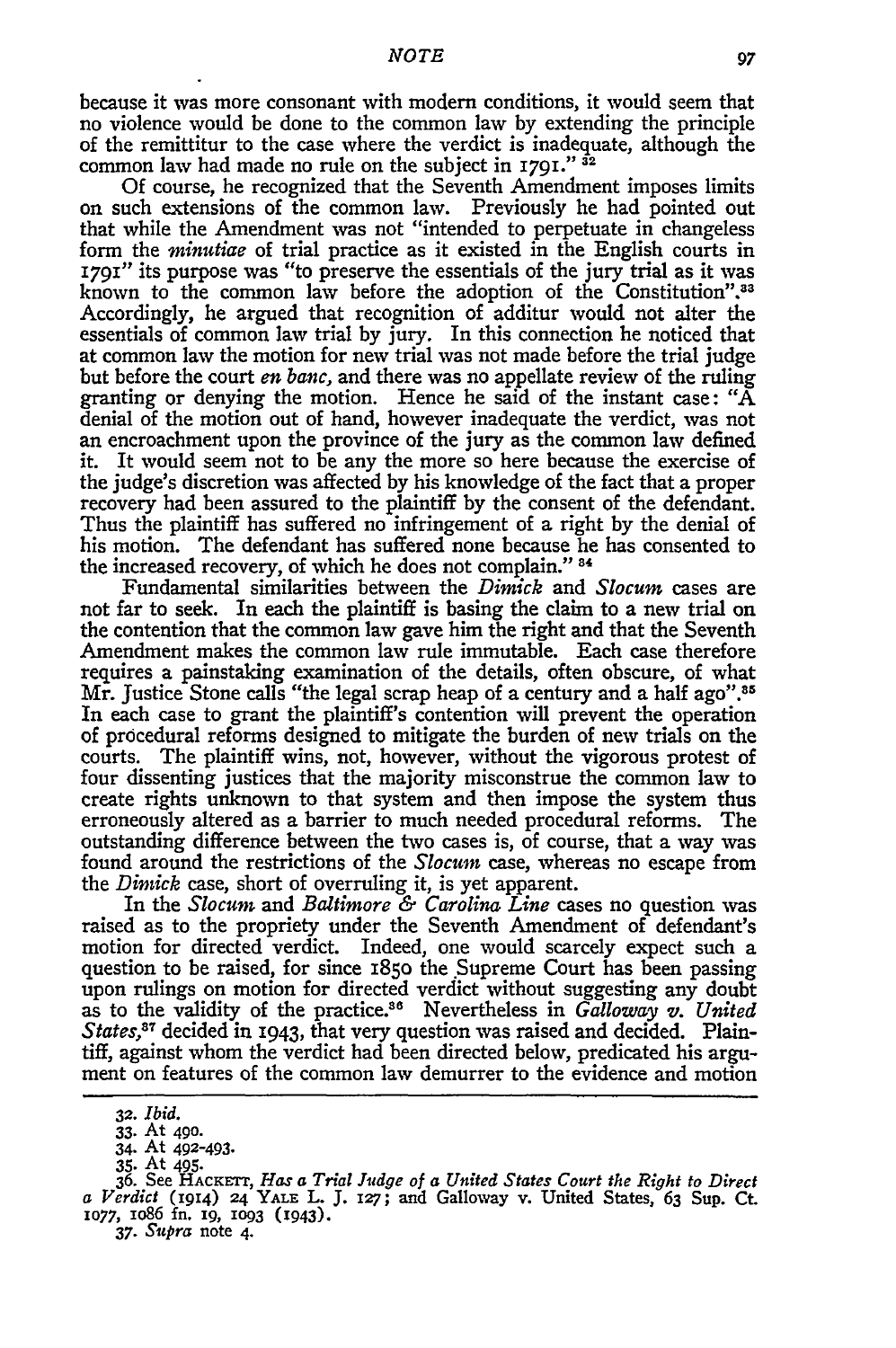for new trial, which, of course, were the classical modes of challenging the sufficiency in law of plaintiff's evidence. His argument, as summarized by the court, was "that the directed verdict as now administered differs from both those procedures because, on the one hand, allegedly higher standards of proof are required and, on the other, different consequences follow as to further maintenance of the litigation. . **.** . that in **1791,** a litigant could challenge his opponent's evidence, either by the demurrer, which when determined ended the litigation, or by motion for a new trial which if successful, gave the adversary another chance to prove his case; and therefore the Amendment excluded any challenge to which one or the other of these consequences does not attach".<sup>38</sup>

The argument was ingenious and adroit analysis was required to answer it. This was supplied in one brilliant paragraph by Mr. Justice Rutledge, speaking as follows for the majority: "It may be doubted that the Amendment requires challenge to an opponent's case to be made without reference to the merits of one's own and at the price of all opportunity to have it considered. On the other hand, there is equal room for disbelieving it compels endless repetition of litigation and unlimited chance, by education gained at the opposing party's expense, for perfecting a case at other trials. The essential inconsistency of these alternatives would seem sufficient to refute that either or both, to the exclusion of all others, received constitutional sanctity by the Amendment's force. The first alternative, drawn from the demurrer to the evidence, attributes to the Amendment the effect of forcing one admision because another and an entirely different one is made, and thereby compels conclusion of the litigation once and for all. The true effect of imposing such a risk would not be to guarantee the plaintiff a jury trial. It would be rather to deprive the defendant (or the plaintiff if he were the challenger) of that right; or, if not that, then of the right to challenge the legal sufficiency of the opposing case. The Amendment was not framed or adopted to deprive either party of either right. It is impartial in its guaranty of both. To posit assertion of one upon sacrifice of the other would dilute and distort the full protection intended. The admitted validity of the practice on the motion for a new trial goes far to demonstrate this. It negatives any idea that the challenge must be made at such a risk as the demurrer imposed. As for the other alternative, it is not urged that the Amendment guarantees another trial whenever challenge to the sufficiency of evidence is sustained . **.** .. That argument, in turn, is precluded by the practice on demurrer to the evidence."<sup>39</sup> As to the objection that a higher standard of proof is required to avoid a directed verdict than to defeat a demurrer to the evidence, Mr. Justice Rutledge had the following to say: "It hardly affords help to insist upon 'substantial evidence' rather than 'some evidence' or 'any evidence', or vice versa. The matter is essentially one to be worked out in particular situations and for particular types of cases. Whatever may be the general formulation, the essential requirement is that mere speculation be not allowed to do duty for probative facts, after making due allowance for all reasonably possible inferences favoring the party whose case is attacked. The mere difference in labels used to describe this standard, Whether it is applied under the demurrer to the evidence or on motion for a directed verdict, cannot amount to a departure from 'the rules of the common law' which the Amendment requires to be followed."<sup>40</sup>

<sup>38.</sup> At io87.

<sup>39.</sup> At ioSS-io89.

<sup>4</sup>o. At io89-io9o.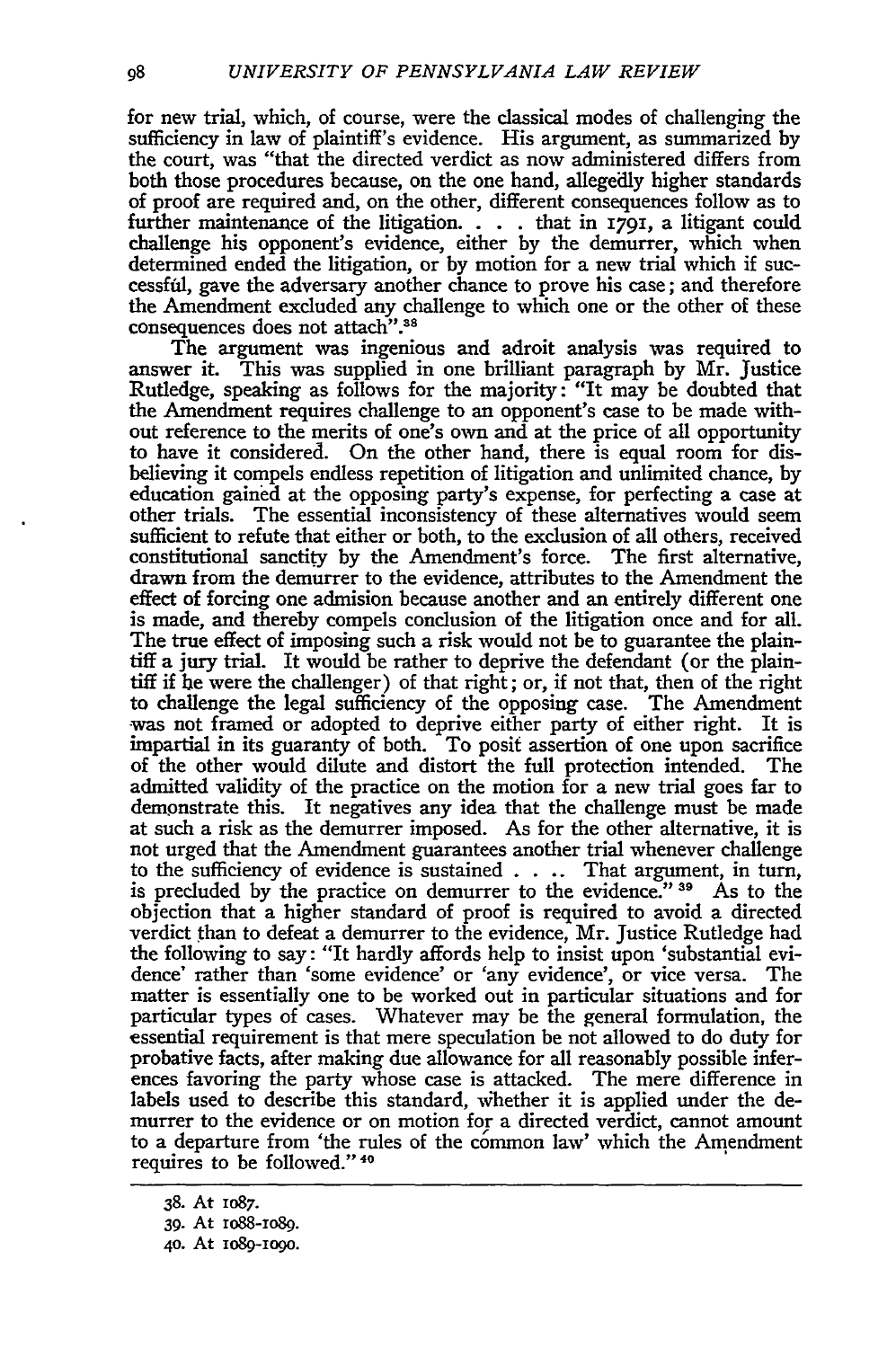The majority voted to approve the directed verdict for defendant. Mr. Justice Black, speaking for the three Justices who dissented, thought that the plaintiff had made a case for the jury. He also made some interesting observations on the Seventh Amendment. He referred to the decision of the majority as marking "a continuation of the gradual process of judicial erosion which in one hundred fifty years has slowly worn away a major portion of the essential guarantee"  $41$  of the Amendment. He quoted  $42$ with apparent approval the statement on which Mr. Justice Van Devanter relied in the *Slocum* case and later repudiated in the *Baltimore & Carolina Line* case; 43 namely, that "the only modes known to the common law to re-examine . **.** . facts [found by the jury], are the granting of a new trial by the court where the issue was tried, or to which the record was properly returnable; or the award of a venire facias de novo, by an appellate court, for some error of law which intervened in the proceedings." He referred with apparent disapproval to the power of federal judges to comment to the jury on the evidence,<sup> $44$ </sup> to the remittitur practice, $45$  and to the practice of directing verdicts, all as episodes in a story which "depicts the constriction of a constitutional civil right".46 He assumed without deciding "that the adoption of the Seventh Amendment was meant to have no limiting effect on the contemporary demurrer to evidence practice",<sup>47</sup> but denounced the invention of the directed verdict as "a long step toward the determination of fact by judges instead of by juries".<sup>48</sup> "This new device", he said, "contained potentialities for judicial control of the jury which had not existed in the demurrer to the evidence",<sup>49</sup> because, he said: "In the first place, demurring to the evidence was risky business; **. . .** upon joinder in demurrer the case was withdrawn from the jury while the court proceeded to give final judgment either for or against the de-" murrant. Imposition of this risk was no mere technicality; for by making withdrawal of a case from the jury dangerous to the moving litigant's cause, the early law went far to assure that facts would never be examined except by a jury. Under the directed verdict practice the moving party takes no such chance, for if his motion is denied, instead of suffering a directed verdict against him, his case merely continues into the hands of the jury . **.** . In the second place, under the directed verdict practice the courts, . . **.** permitted directed verdicts even though there was far more evidence in the case than a plaintiff would have needed to withstand a demurrer." <sup>50</sup> In support of the second statement the Justice referred to "the traditional rule that juries might pass finally on facts if there was 'any evidence' to support a party's contention". He said that this "rule was given an ugly name, 'the scintilla rule', to hasten its demise", and this demise was brought about when "the Court declared that 'some' evidence was not enough--there must be evidence sufficiently persuasive to the judge so that he thinks 'a jury can properly proceed'." <sup>51</sup> This latter rule was dubbed the "substantial evidence rule".<sup>52</sup>

41. At **iogo.** 42. At **1092.** 43. *Supra* notes 6 and *20.* 44. At io92. 45. At 1094 fn. **17.** 46. At 1095. 47. At I092 fn. *7.* 48. At **2093.** *49. Ibid.* **5o.** At 1093-1094. **5i.** At 1094. *52. Ibid.*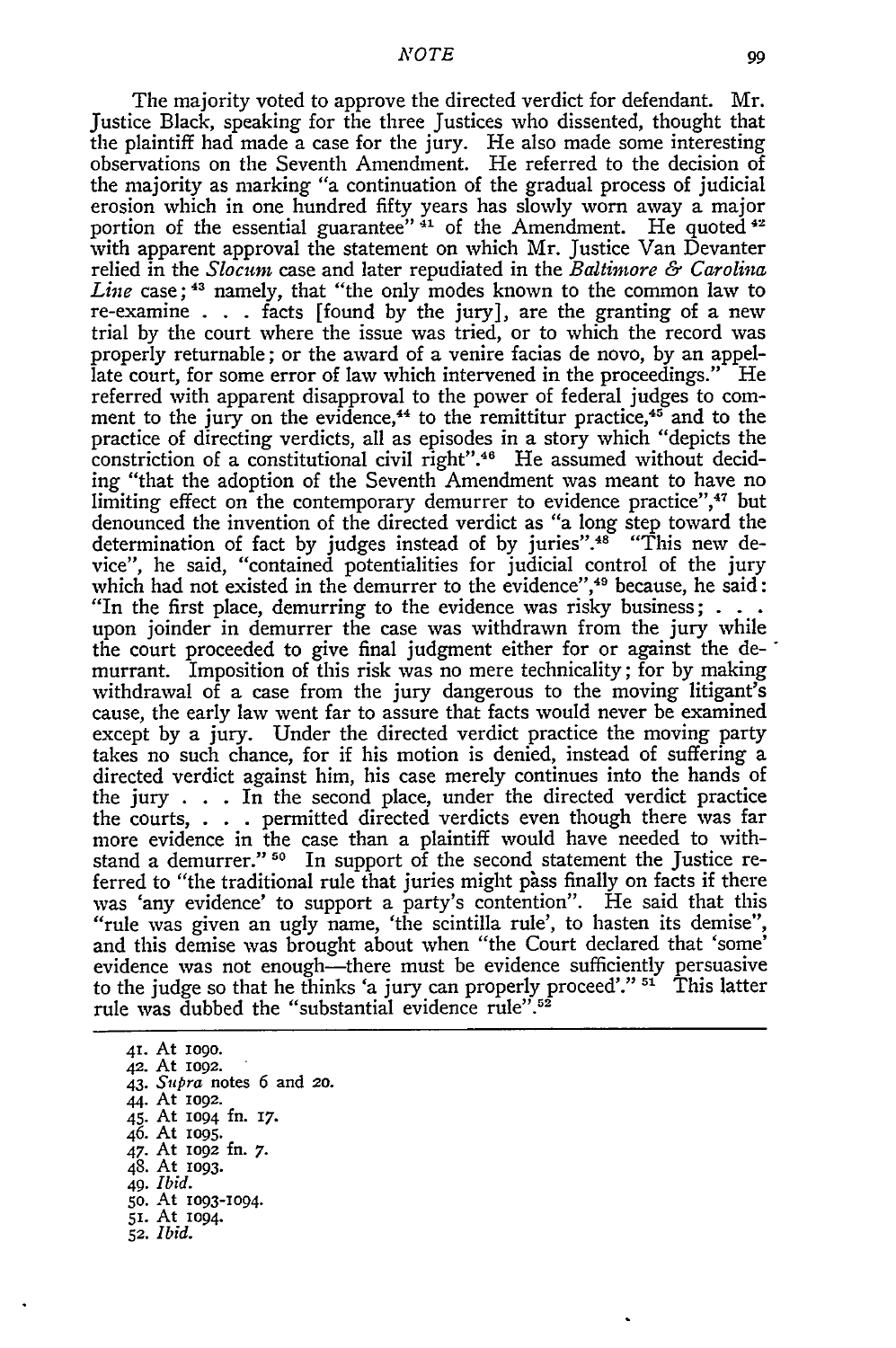The Justice apparently thought that the scintilla rule was applied on demurrer to the evidence and the "substantial evidence rule" on directed verdict, and hence "under the directed verdict practice the courts permitted directed verdicts even though there was far more evidence in the case than *a'* plaintiff would have needed to withstand a demurrer". This is believed to be an erroneous impression. Classically, the substantial evidence rule was applied in cases of a demurrer. It was settled that a demurrer to the evidence admits only "whatever the jury may reasonably infer from the evidence".<sup>58</sup> Thus, to defeat a demurrer "some" evidence was not enough. There must be evidence sufficiently persuasive to the judge so that he thinks a jury can reasonably infer the truth of plaintiff's contentions. The scintilla rule was therefore not the creature of the common law demurrer to the evidence and the suggestion that it should have been retained because of the Seventh Amendment is misleading.

In concluding his general observations Mr. Justice Black admonished that "the call for the true application of the Seventh Amendment is not to words, but to the spirit of honest desire to see that Constitutional right preserved".<sup>54</sup> Nevertheless he offered his own verbal formulation as follows: "As for myself, I believe that a verdict should be directed, if at all, only when, without weighing the credibility of the witnesses, there is in the evidence no room whatever for honest difference of opinion over the factual issue in controversy." 55 The only material difference between this and the statement of the majority that "the esential requirement is that mere speculation be not allowed to do duty for probative facts after making due allowance for all reasonably possible inferences favoring the party whose case is attacked"<sup>56</sup> is that the majority omits the prohibition against weighing the credibility of witnesses. Nevertheless the plaintiff has no ground for complaint on this score, for Mr. Justice Rutledge concludes by saying: "We hardly need add that we give full credence to all of the testimony." **<sup>57</sup>**

It should be observed, however, that in the case under discussion the directed verdict was against the party carrying the burden of proof; and since that party's witnesses were believed by the court, and the other party was seeking the ruling of the court, no question was raised as to the court's usurping the functions of the jury by weighing the credibility of the witnesses. An entirely different situation is presented when the directed verdict is for the party carrying the burden. The other party is then no longer seeking the ruling of the court and may plausibly object that the court, rather than the jury, is passing upon the credibility of his adversary's witnesses. In this situation the difference between the formulations for the majority and dissent would become material.<sup>58</sup>

Cases like those under consideration do not lend themselves to summary **by** way of generalization. Nevertheless it may be said that perhaps the most striking characteristic common to all of them is the extent to which they give a practical application to legal history. What is generally con-

**57.** At **iogo.**

**<sup>53.</sup>** Fowle v. Alexandria, **ii** Wheat **320, 323** (1826).

*<sup>54.</sup>* At **xo95-io96.**

**<sup>55.</sup>** At **io96.**

**<sup>56.</sup>** At xo8g.

**<sup>58.</sup>** As to the present state of the authorities on the question whether federal courts can direct a verdict for the party having the burden of proof, see, **9 WIGMORE,** EvIDENCE **(3d** ed. I94o) **§2495,** In. **8; 3** MOORE, FEDERA. PRAcricE (1938) **§5o.oi; SuITH,** *The Flower of the Judge to Direct a Verdict: Section 457-a of the New York Civil Practice Act* **(r924) 24 COL.** L. **REv. iii,** 118.